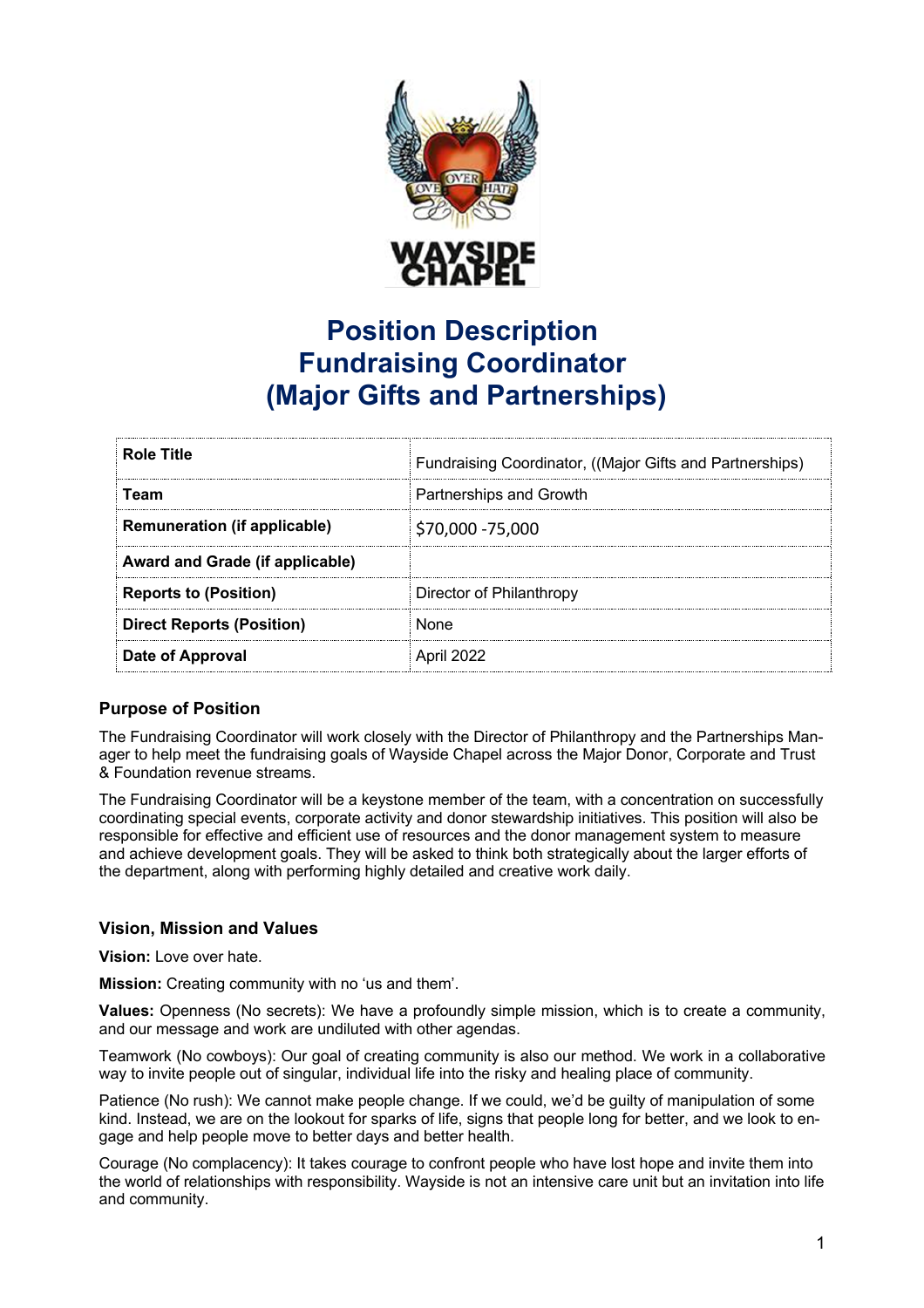Respect (No Judges): People have the right to make their own decisions. People have the right to make bad decisions. People who choose singular misery or even death deserve to have their rights respected. Wayside's mission is not to fix people but to love them and be with them, knowing that if they are really met, they'll really move toward health and life.

#### **Behaviours:**

*Stand Back:* Recognise that we are each necessary, significant but not central. The mission evaporates when we are central. Take a step back when our emotions are high and cool off. When central, the important thing is how we feel, and the most pressing need is to express our feeling. When necessary, significant but not central, in a time of difficulty, the most important thing is to ask, "what facts do I not have" and "who can I talk to for reliable clarity"

*Speak Well:* Identify and appreciate the strengths in colleagues. Recognise that everyone's strengths are also their weaknesses, if we look for weakness, we'll find it and if we look for strength, we'll find it. An atmosphere where colleagues are habitually talked up behind their backs will create an unbeatable team.

*Embrace Errors:* Accept when you have made a mistake, that an opportunity to learn is present. Learning is lost when we spend energy covering our arse or blaming others. Nothing is more liberating than the security it takes to admit that your performance did not cover you or the team in glory. Helping each other embrace moments of learning will build a team that can overcome anything.

*Be Kind:* We do an excellent job of being kind with our visitors, let's also be kind to each other. Kindness is implicit in our vision and our mission. Kindness is not a matter of feeling anything but a matter of acting and participating. You might feel uncomfortable, but kindness will give the benefit of the doubt or begin an uncomfortable but direct discussion.

## **Key Accountabilities & Responsibilities**

## **Corporate Partnerships**

- Coordinate bookings of Corporate Awayside Day volunteering maintaining corporate inbox and calendar for bookings
- Assisting with Corporate Awayside Days onsite as needed
- Preparation of Corporate proposals
- Admin support for Partnerships Manager Receipting and invoicing preparation
- Attend corporate events as required
- Coordinate corporate volunteering activities
- Database updates on Salesforce

## **Major Donors**

- Coordination of Major Donor stewardship programs
- Admin support for Philanthropy team
- Database updating and report writing
- Preparation of receipting and mailing lists
- Coordination with other departments within Wayside on major donor matters such as finance, programs and marketing
- Coordination of preparation of cases for support and major donor proposals

## **Trusts and Foundations**

- Maintenance of grants calendar submission and acquittal
- Coordination of grant researcher and grant writer services
- Liaise with internal stakeholders on grant applications
- Coordinate corporate and major donor events

## **Culture and Leadership**

• Proactively contribute to the creation of a positive, fun, and value-driven culture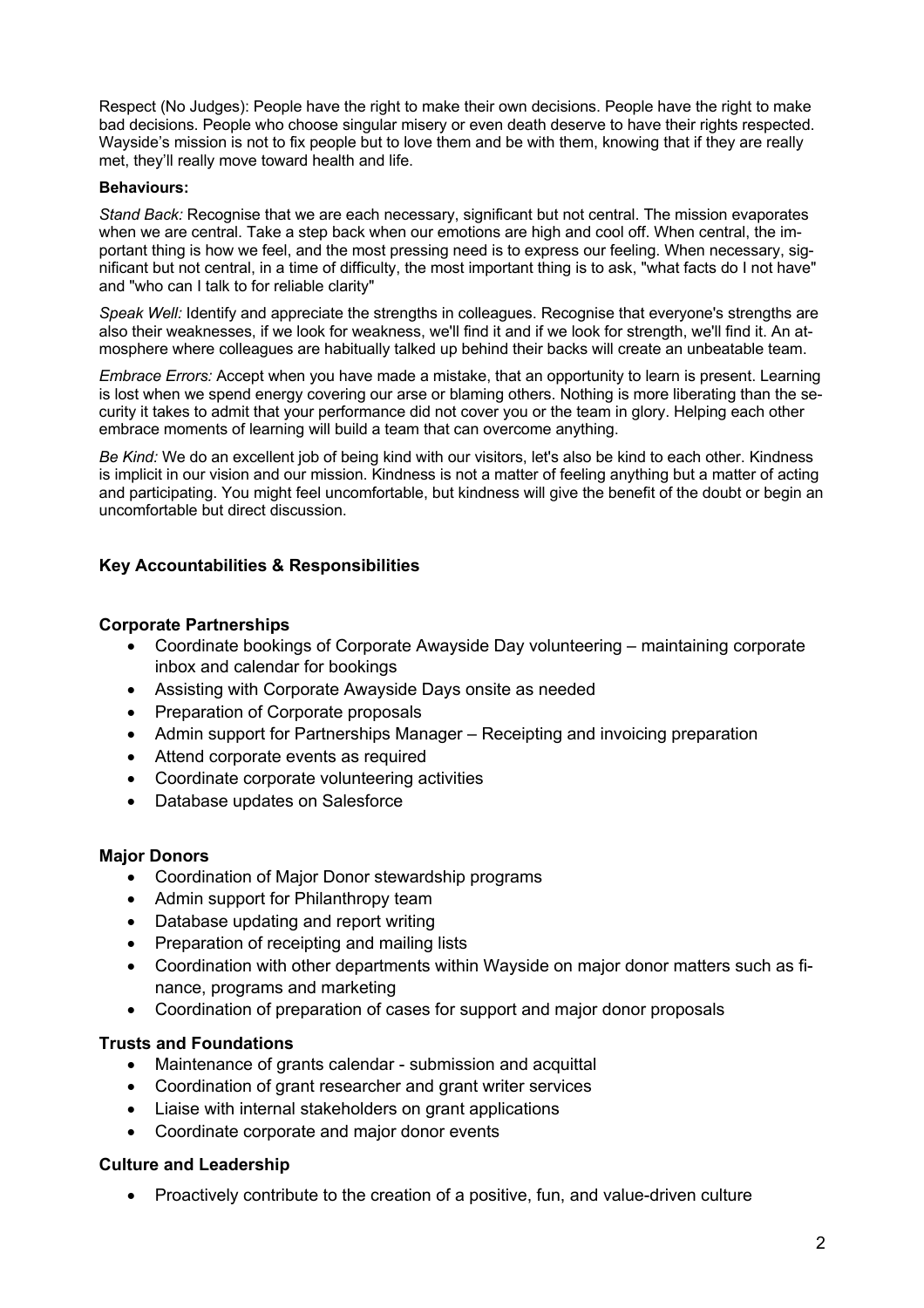## **People related Risk Management**

• Comply with all relevant legislation and all Wayside policies and procedures

## **Other**

- Any other duties as directed by the Community Engagement Manager or equivalent role
- Undertake training as required and directed.
- Practice and promote appropriate self-care at an individual, team and organisation wide level.

## **Work Health and Safety**

- Accountable for complying with legislation and all Wayside WHS policies/procedures and instructions, reporting any hazards or safety issues to your manager and performing all tasks in a manner which guards against risk to self and others within the workplace.
- Undertake risk assessment and safety plans in collaboration with People and Culture

## **Core Competencies– key skills, work experience, qualifications**

- Ability to work across several projects simultaneously, ensuring activities are well coordinated within budget and delivered on time.
- Demonstrated skills and experience in the development and delivery of events and activities
- Demonstrated skills and experience in working with a range of stakeholder groups
- Acute attention to detail and ability to multitask
- Excellent interpersonal, facilitation and presentation skills
- Administrative, co-ordination and organisational skills
- Sound judgement and proven ability to both exercise autonomy at times and work with a diverse group of collaborators to realise the organisation's goals
- Ability to have fun, celebrate wins and embrace errors
- Passion to make a positive impact on the community and a willingness to work within the Wayside Chapel ethos, support its values and advance its mission.
- At least 3 years work experience in an office environment preferably within a fundraising field
- Intermediate / Advanced Microsoft Office skills including Outlook
- Intermediate CRM skills (preferably Salesforce)

## **Key Relationships**

| <b>Who</b>                                                         | Why                                                                                                                     |
|--------------------------------------------------------------------|-------------------------------------------------------------------------------------------------------------------------|
| <b>Internal</b>                                                    |                                                                                                                         |
| <b>Director Of Philanthropy and Partnerships</b><br><b>Manager</b> | Receive instructions and provide special-<br>$\bullet$<br>ist support for communication and en-<br>gagement activities. |
|                                                                    | Assist in the coordination of stakeholder<br>$\bullet$<br>and community information and key mes-<br>sages.              |
|                                                                    | Provide progress reports on work out-<br>$\bullet$<br>comes.                                                            |
|                                                                    | Keep informed of contentious issues or<br>$\bullet$<br>conflicts                                                        |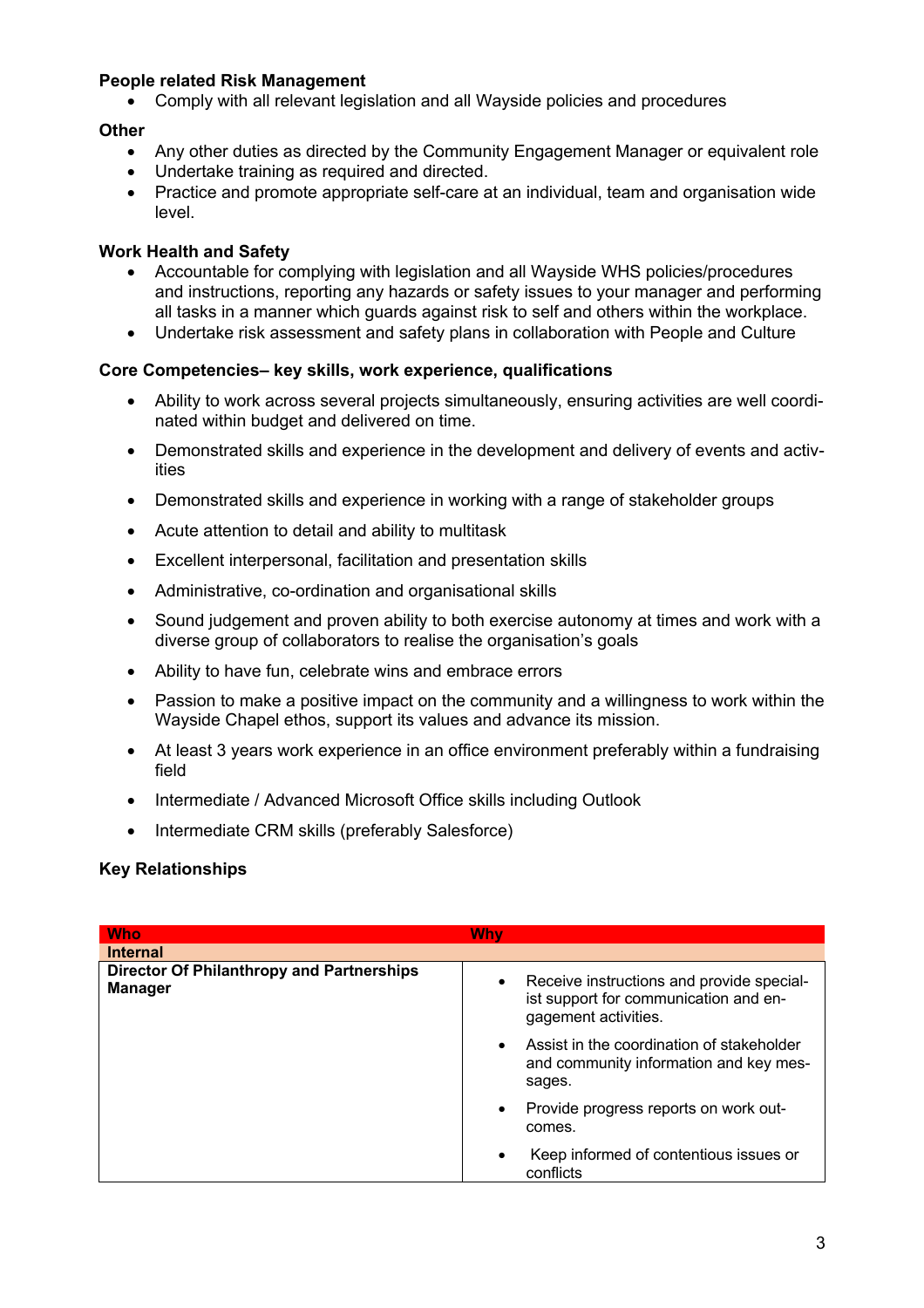| People and Culture Team and Volunteer Coor-<br>dinator | Work collaboratively to create volunteer<br>$\bullet$<br>opportunities and grow the Wayside Vol-<br>unteer Program     |
|--------------------------------------------------------|------------------------------------------------------------------------------------------------------------------------|
|                                                        | Keep each other areas informed of events<br>$\bullet$<br>and activities at site.                                       |
|                                                        | Work collaborative to ensure that internal<br>$\bullet$<br>events are delivered in line with mission<br>and framework. |
|                                                        | Keep informed of contentious issues or<br>conflict                                                                     |
|                                                        |                                                                                                                        |
| <b>Marketing, Communications and Fundraising</b>       | Develop and maintain effective working<br>$\bullet$<br>relationships and open channels of com-<br>munication           |
|                                                        | Keep informed of contentious issues or<br>conflicts                                                                    |
|                                                        | Support in the planning and delivery of<br>external events at the local location                                       |
| <b>Volunteers</b>                                      | Engage with our volunteers<br>$\bullet$                                                                                |
| <b>Facilities</b>                                      | Liaise with facilities and IT for events re-<br>$\bullet$<br>quirements                                                |
|                                                        |                                                                                                                        |
| <b>External</b><br><b>Vendors</b>                      |                                                                                                                        |
| <b>Corporates</b>                                      | Develop and maintain collaborative rela-                                                                               |
| <b>Major Donors</b>                                    | tionships                                                                                                              |
| <b>Trusts and Foundations</b>                          |                                                                                                                        |
| <b>Consultants and Agencies</b>                        |                                                                                                                        |

#### **Role dimensions**

#### **Decision making**

Priorities and manages day to day demands.

Makes day to day decisions and provides guidance on appropriate courses of action that might be taken to address issues and defers to the Manager on more complex and contentious issues.

#### **Reporting line**

Community Engagement Manager/ Head of Ministry

#### **Direct reports**

None

#### **Budget/Expenditure** None

#### **Note**

This position description and associated information should not be considered as comprehensive in its description of responsibilities, criteria, or outcomes. It is indicative of the position. The can and will be asked to undertake duties within their competencies, skills and abilities and training that may not be mentioned in this document.